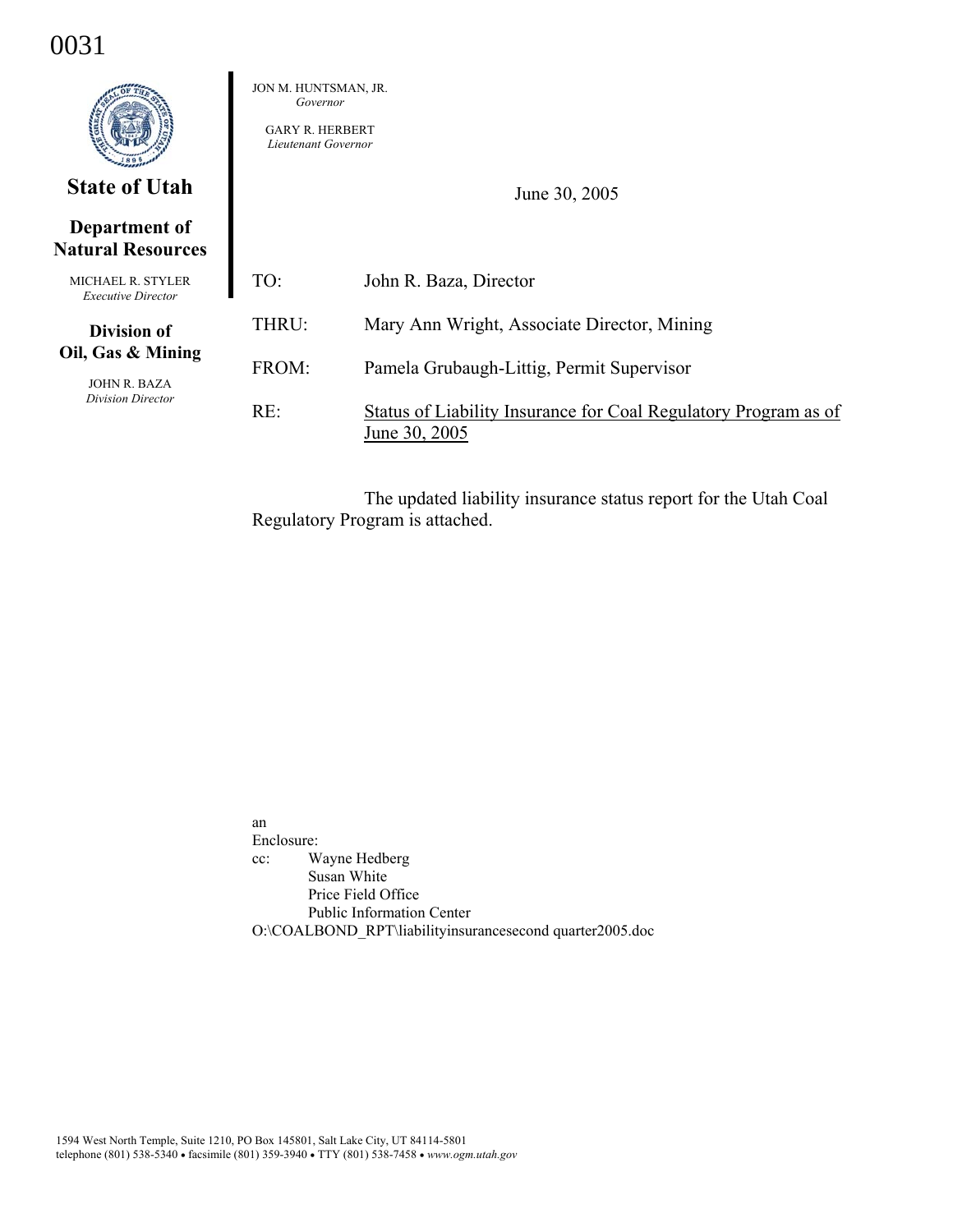| Name of Project                                                                           | <b>Policy Number</b> | <b>Primary Insurance Company Effective</b><br>(Best's Rating)<br>2005 | <b>Dates</b>             | "Acord<br>Form" | <b>XCU</b><br>(Explosives) | <b>Claims Made or Per</b><br>Occurrence<br>(Retroactive Date) |
|-------------------------------------------------------------------------------------------|----------------------|-----------------------------------------------------------------------|--------------------------|-----------------|----------------------------|---------------------------------------------------------------|
| Lodestar Energy, Inc.<br>White Oak $#1 \& #2$ Mine<br>C/007/001 (Chapter 7)               |                      |                                                                       |                          |                 |                            |                                                               |
| Castle Gate Holding Co.<br><b>Castle Gate Mine</b><br>C/007/004                           | BOG 5086545          | Steadfast Insurance Company<br>(A)                                    | $07/30/04$ -<br>07/30/05 | Yes             | Yes                        | Occurrence                                                    |
| Canyon Fuel Co, LLC<br>Skyline Mine<br>C/007/005                                          | 3711-00-10           | Federal Insurance Company<br>$(A^{++})$                               | 07/31/04<br>07/31/05     | Yes             | Yes                        | Occurrence                                                    |
| <b>Plateau Mining Corporation</b><br><b>Star Point Mine</b><br>C/007/006                  | BOG 5086545          | <b>Steadfast Insurance Company</b><br>(A)                             | 07/30/04-<br>07/30/05    | Yes             | Yes                        | Occurrence                                                    |
| Hiawatha Coal Company Hiawatha<br>Complex<br>C/007/011                                    | CLS0987125           | Scottsdale Insurance Co.<br>$(A+)$                                    | $01/27/05$ -<br>01/27/06 | Yes             | Yes                        | Occurrence                                                    |
| Nevada Electric Investment<br>Company<br><b>Wellington Preparation Plant</b><br>C/007/012 | LGBGL37252           | USF Insurance Co.<br>$(A-)$                                           | 02/09/05<br>02/09/06     | Yes             | Yes                        | Occurrence                                                    |
| UtahAmerican Energy, Inc.<br>Horse Canyon Mine<br>C/007/013                               | 37104410             | Federal Insurance Company<br>$(A++)$                                  | $06/01/05$ -<br>06/01/06 | Yes             | Yes                        | Occurrence                                                    |
| Mountain Coal Company<br>Gordon Creek #2, #7 & #8 Mine<br>C/007/016                       | 3711-00-10           | Federal Insurance Company<br>$(A++)$                                  | 07/31/04<br>07/31/05     | Yes             | Yes                        | Occurrence<br>(\$500,000 per<br>location)                     |
| Canyon Fuel Co, LLC<br>Soldier Canyon Mine<br>C/007/018                                   | 3711-00-10           | Federal Insurance Company<br>$(A^{++})$                               | 07/31/04<br>07/31/05     | Yes             | Yes                        | Occurrence<br>(\$500,000 aggregate<br>per location)           |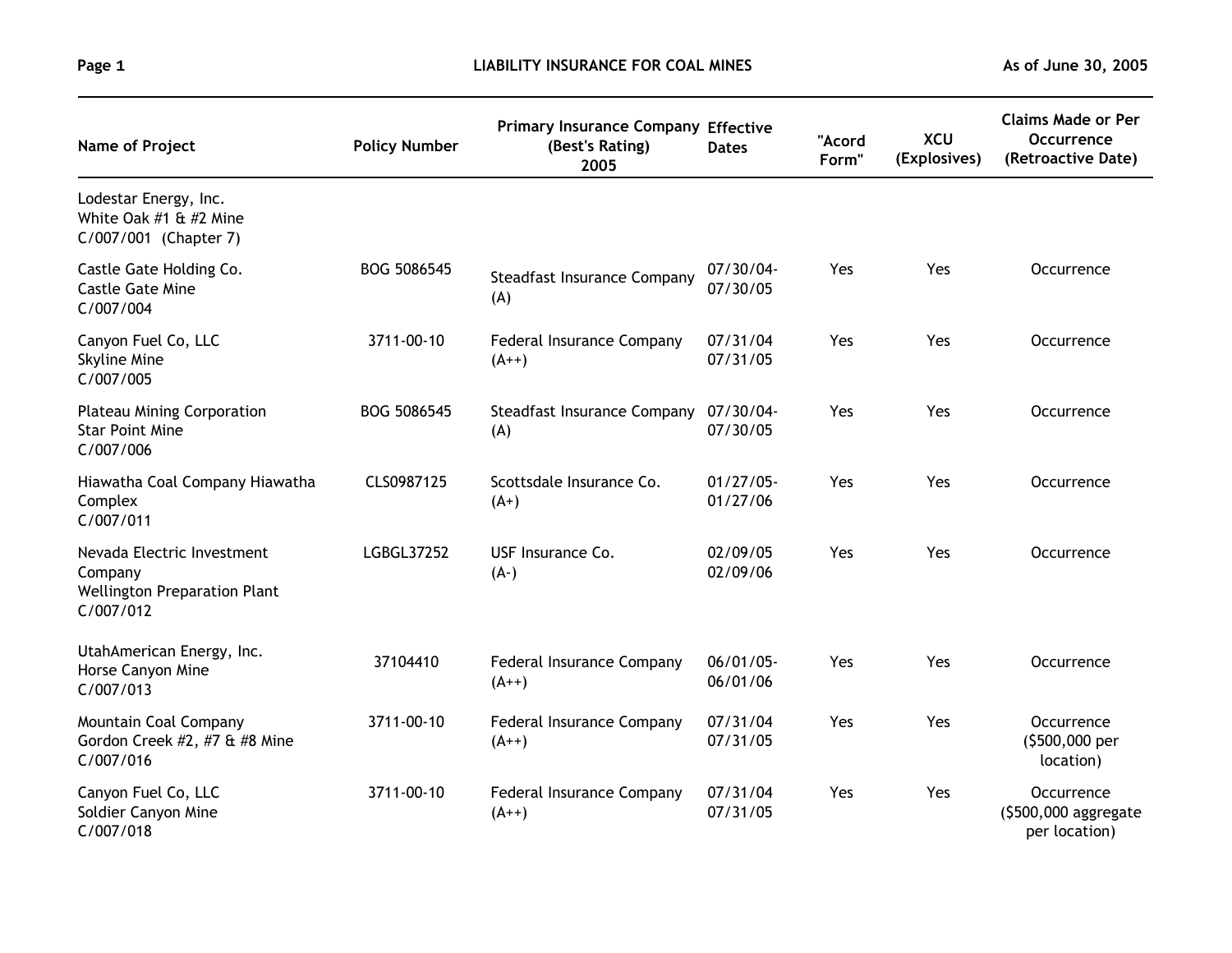| Name of Project                                                              | <b>Policy Number</b> | <b>Primary Insurance Company Effective</b><br>(Best's Rating)<br>2005 | <b>Dates</b>             | "Acord<br>Form" | <b>XCU</b><br>(Explosives) | <b>Claims Made or Per</b><br><b>Occurrence</b><br>(Retroactive Date) |
|------------------------------------------------------------------------------|----------------------|-----------------------------------------------------------------------|--------------------------|-----------------|----------------------------|----------------------------------------------------------------------|
| Andalex Resources, Inc.<br><b>Centennial Mine</b><br>C/007/019               | 3710-25-94           | Federal Insurance Company<br>$(A++)$                                  | $07/01/05$ -<br>07/01/06 | Yes             | Yes                        | Occurrence                                                           |
| Hidden Splendor Resources Inc.<br>Horizon Mine<br>C/007/0020                 | 2916588              | Lexington Insurance Company 09/17/04-<br>$(A+)$                       | 09/17/05                 | Yes             | Yes                        | Occurrence                                                           |
| Savage Industries, Inc.<br>Savage Coal Terminal<br>C/007/022                 | HDOG18072518         | Ace American Insurance<br>Company<br>(A)                              | $04/01/05$ -<br>04/01/06 | Yes             | Yes                        | Occurrence                                                           |
| Andalex Resources, Inc.<br><b>Wildcat Loadout</b><br>C/007/033               | 3710-25-94           | Federal Insurance Company<br>$(A^{++})$                               | 07/01/05<br>07/01/06     | Yes             | Yes                        | Occurrence                                                           |
| Canyon Fuel Co, LLC<br><b>Banning Loadout</b><br>C/007/034                   | 3711-00-10           | Federal Insurance Company<br>$(A^{++})$                               | 07/31/04<br>07/31/05     | Yes             | Yes                        | Occurrence<br>(\$500,000 aggregate<br>per location)                  |
| Sunnyside Cogeneration Associates<br>Sunnyside Refuse & Slurry<br>C/007/035  | 3581-69-76           | Federal Insurance Company<br>$(A^{++})$                               | 08/01/04<br>08/01/05     | Yes             | Yes                        | Occurrence                                                           |
| <b>Plateau Mining Corporation</b><br><b>Willow Creek Mine</b><br>ACT/007/038 | BOG 5086545-00       | <b>Steadfast Insurance Company</b><br>(A)                             | 07/30/04-<br>07/30/05    | Yes             | Yes                        | Occurrence                                                           |
| Canyon Fuel Company, LLC<br>Dugout Canyon Mine<br>C/007/039                  | 3711-00-10           | Federal Insurance Company<br>$(A^{++})$                               | 07/31/04<br>07/31/05     | Yes             | Yes                        | Occurrence<br>$(5500,000$ aggregate<br>per location)                 |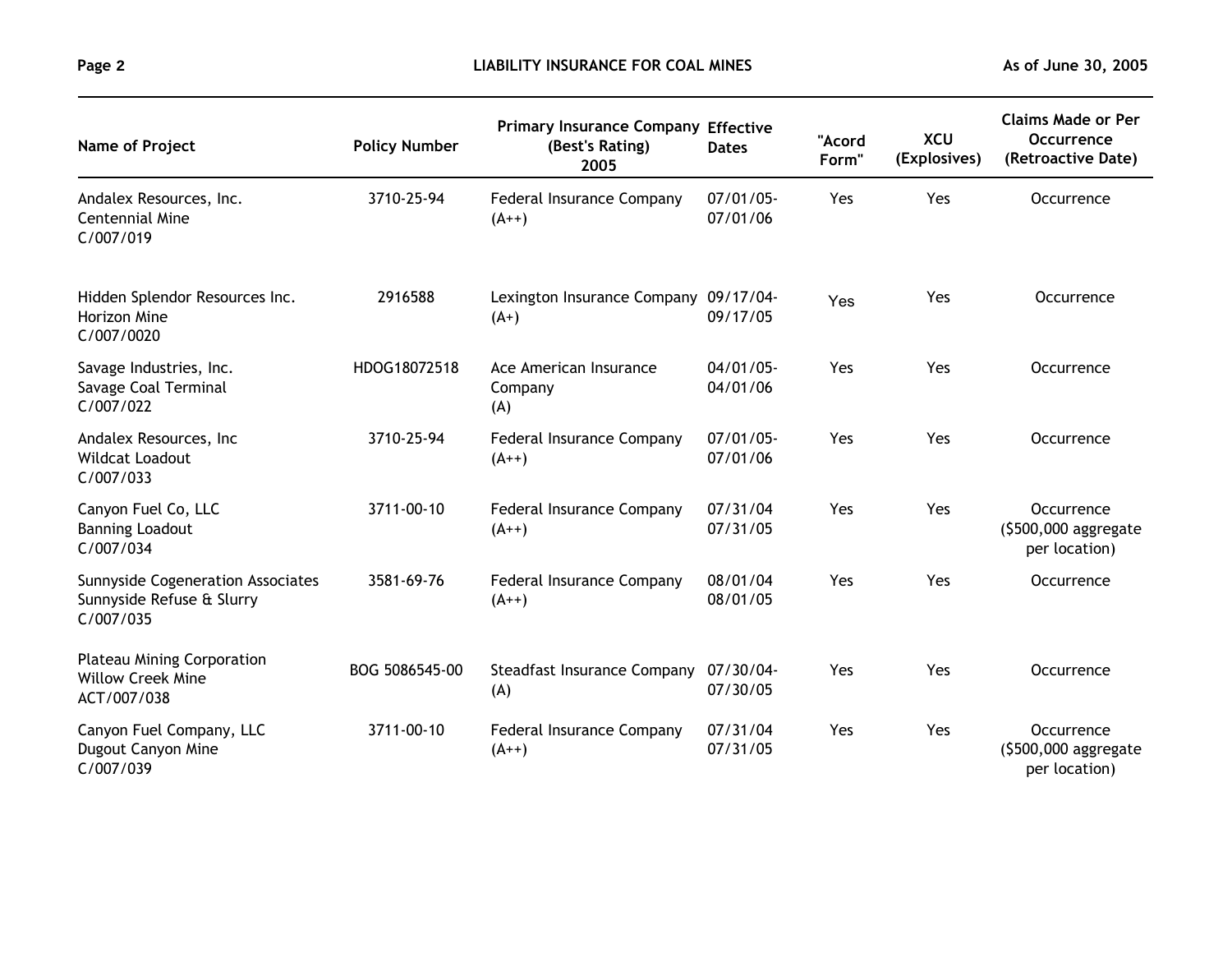| Name of Project                                                                    | <b>Policy Number</b> | <b>Primary Insurance Company Effective</b><br>(Best's Rating)<br>2005          | <b>Dates</b>          | "Acord<br>Form" | <b>XCU</b><br>(Explosives) | <b>Claims Made or Per</b><br><b>Occurrence</b><br>(Retroactive Date) |
|------------------------------------------------------------------------------------|----------------------|--------------------------------------------------------------------------------|-----------------------|-----------------|----------------------------|----------------------------------------------------------------------|
| West Ridge Resources, Inc.<br>West Ridge Mine<br>C/007/041                         | 3710-95-30           | Federal Insurance Company<br>$(A++)$                                           | 07/01/04-<br>07/01/05 | Yes             | Yes                        | Occurrence                                                           |
| <b>Star Point Waste Fuel</b><br>Sunnyside Cogeneration<br>Association<br>C/007/042 | 3581-69-76           | Federal Insurance Company<br>$(A^{++})$                                        | 08/01/04<br>08/01/05  | Yes             |                            | Occurrence                                                           |
| <b>Consolidation Coal Company</b><br>Hidden Valley Mine<br>C/015/007               | BOG9377215-01        | Steadfast Insurance Company 11/05/04<br>(A)                                    | 11/05/05              | Yes             | Yes                        | Occurrence                                                           |
| PacifiCorp<br><b>Trail Mountain Mine</b><br>C/015/009                              | U0614A4A05           | <b>Associated Electric and Gas</b><br><b>Insurance Services Limited</b><br>(A) | 04/01/05<br>04/01/06  | Yes             | Yes                        | Occurrence                                                           |
| <b>Consolidation Coal Company</b><br><b>Emery Mine</b><br>C/015/015                | BOG9377215-01        | <b>Steadfast Insurance Company</b><br>(A)                                      | 11/05/04<br>11/05/05  | Yes             | Yes                        | Occurrence                                                           |
| PacifiCorp<br>Des-Bee-Dove Mine<br>C/015/017                                       | U0614A1A05           | <b>Associated Electric and Gas</b><br>Insurance Service Limited (A)            | 04/01/05<br>04/01/06  | Yes             | Yes                        | Occurrence                                                           |
| PacifiCorp<br>Deer Creek Mine<br>C/015/018                                         | U0614A1A05           | Associated Electric and Gas<br>Insurance Services Limited (A) 04/01/06         | 04/01/05              | Yes             | Yes                        | Occurrence                                                           |
| PacifiCorp<br>Cottonwood/Wilberg Mine<br>C/015/019                                 | U0614A1A05           | <b>Associated Electric and Gas</b><br>Insurance Services Limited (A) 04/01/06  | 04/01/05              | Yes             | Yes                        | <b>Claims Made</b><br>(12/24/86)                                     |
| Co-Op Mining Company<br>Bear Canyon Mine<br>C/015/025                              | 3602136              | AIG<br>$(A++)$                                                                 | 01/01/05<br>01/04/06  | Yes             | Yes                        | Occurrence                                                           |